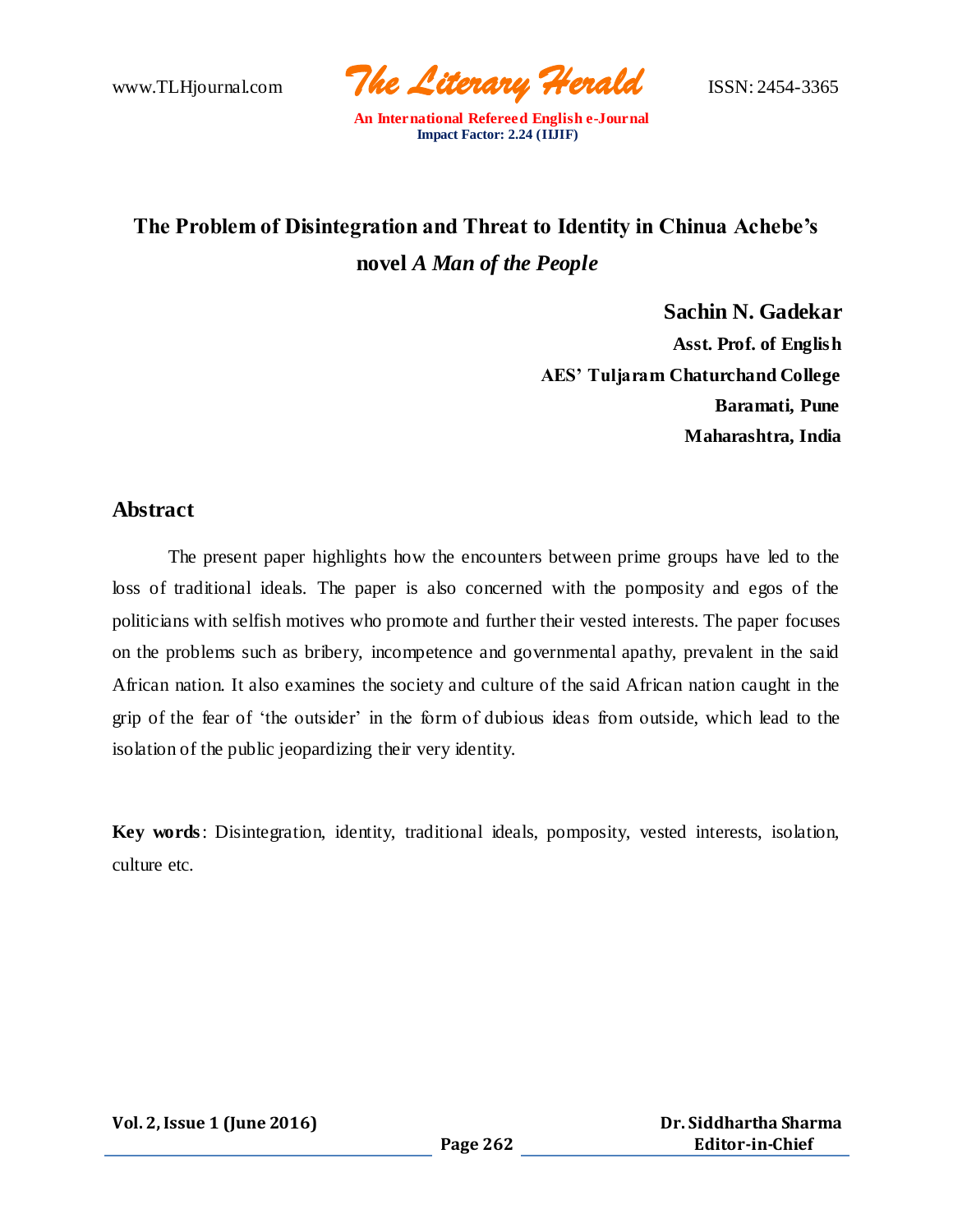www.TLHjournal.com *The Literary Herald*ISSN: 2454-3365

## **The Problem of Disintegration and Threat to Identity in Chinua Achebe's novel** *A Man of the People*

**Sachin N. Gadekar Asst. Prof. of English AES' Tuljaram Chaturchand College Baramati, Pune Maharashtra, India**

This paper focuses on Chinua Achebe's novel *A Man of the People*, containing the story of an unnamed modern African country in the post colonial era. It is told by a school teacher named Odili, who leaves the teaching profession and enters town politics as the opponent of his former teacher-turned- politician named Chief Nanga, now a corrupt member of the ruling cabinet. The novel deprecates corrupt practices of African politicians.

Unlike earlier novels which were clearly set in Igbo villages, Achebe's novel *A man of the People* is set in a fictional African country. The novel without referring to a particular cultural group portrays problems such as bribery, pomposity and inflated egos, incompetence and governmental apathy, primitive loyalty, rise in food and petrol prices and corruption etc. it is about political disintegration. Odili an idealistic young man decides to challenge the government representatives. The novel draws attention to African culture, crisis, tradition, politics and the contemporary African mind objectively.

*A Man of the People*, says S. A. Khayoom, has a situational plot. The central importance is not given to the individual's confrontation with his own problems but the confrontation of the two divergent groups or culture. Here, in the novel, the hero Odili represents a set of values or people, who are the victims of circumstances. Though, the novel is focused on a few main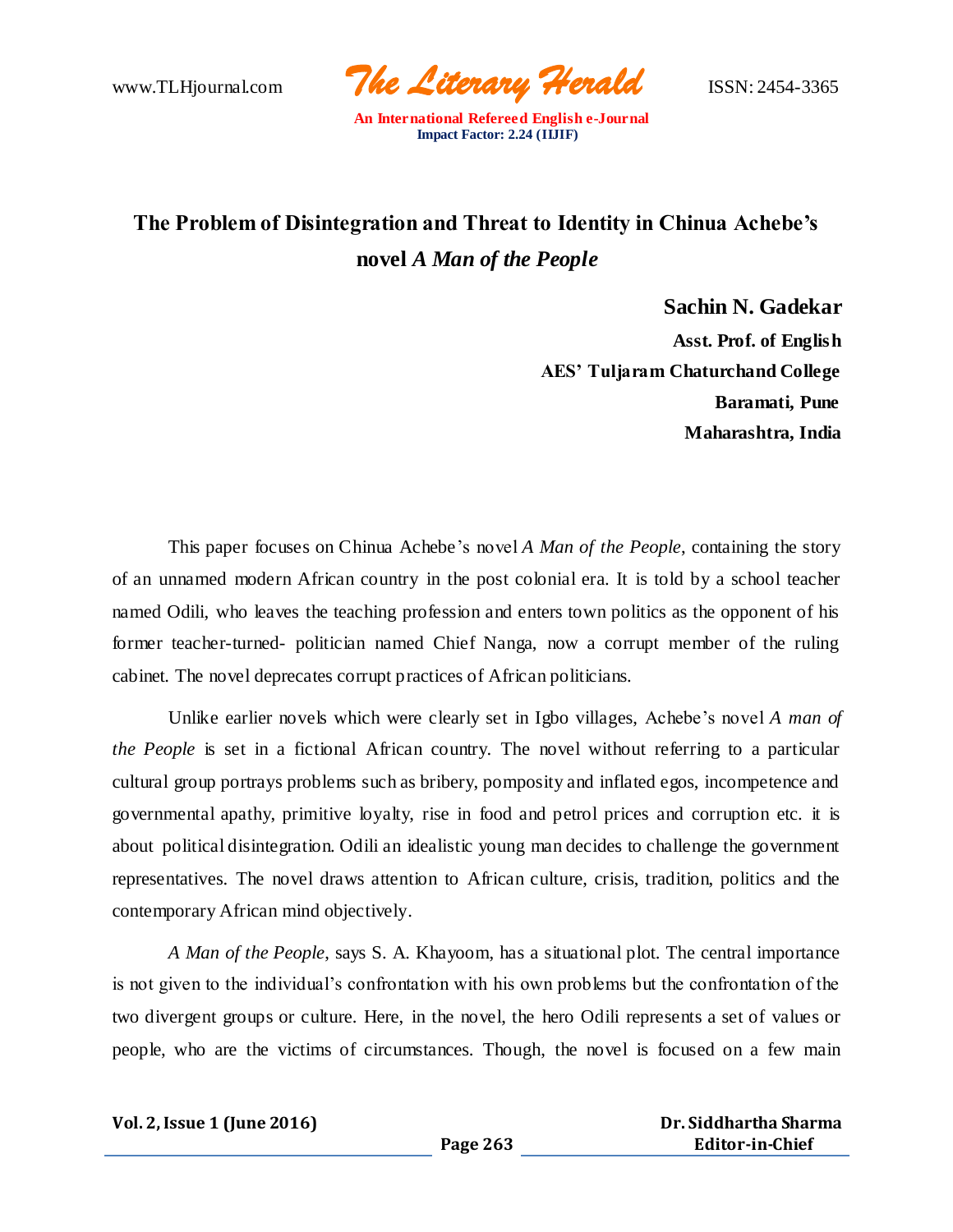www.TLHjournal.com *The Literary Herald*ISSN: 2454-3365

characters, it is concerned with the fate of the community and the individuals. The main characters contribute to the situation. It explores a new situation in a modern African state. It does not project only the sentimental journey of the hero but also projects the view of decolonizing the state. The lonesome journey of the hero depicts the African social reality. In the absence of the colonial hegemony, native leaders emerge as centers of power antagonizing their own society and people. They are represented as political aspirants in contraventions of social aspirations. S. A. Khayoom in his article "The Neo-Anthropological Novels of Achebe" observes:

> He is greatly concerned with the two realities of social man- his individuality and group identity, the legacy of colonialism and the English language as the medium of expression of African experience and inspiration defining the relevance of colonial experience to the present (Agarwalla 124).

The novel exposes the follies of political leaders and also of the society. It shows the political, social maladies in the town politics of Africa. Achebe tries to define African culture in relevance to post-colonial living.

Like *Things Fall Apart, A Man of the People* does not evoke the traditional life of Africa. It projects the picture of Africa in twentieth century, consequent upon end of colonialism. It presents the present state of the country as a continuation of colonial legacy in new forms and in new ways. Like *Things Fall Apart* Achebe's *A Man of the People* is not a historical novel. It traces the decline of the African culture, the practices of corrupt political leaders and the crisis in the aftermath of transfer of power. It offers a perspective of the modern change that is taking place in Africa.

The locale of *A Man of the People* cannot be strictly geographically defined. The novel is set in a state of Africa. It presents the conflict of ancient customs with the new politics in Africa. It raises questions of sincerity, devotion, morality and modesty. It also depicts the unquenchable thirst to enjoy authority at any cost. The notion of the unity of the nation is in doubt. Individuality assumes more importance than unity or nationality. It is sadly enough a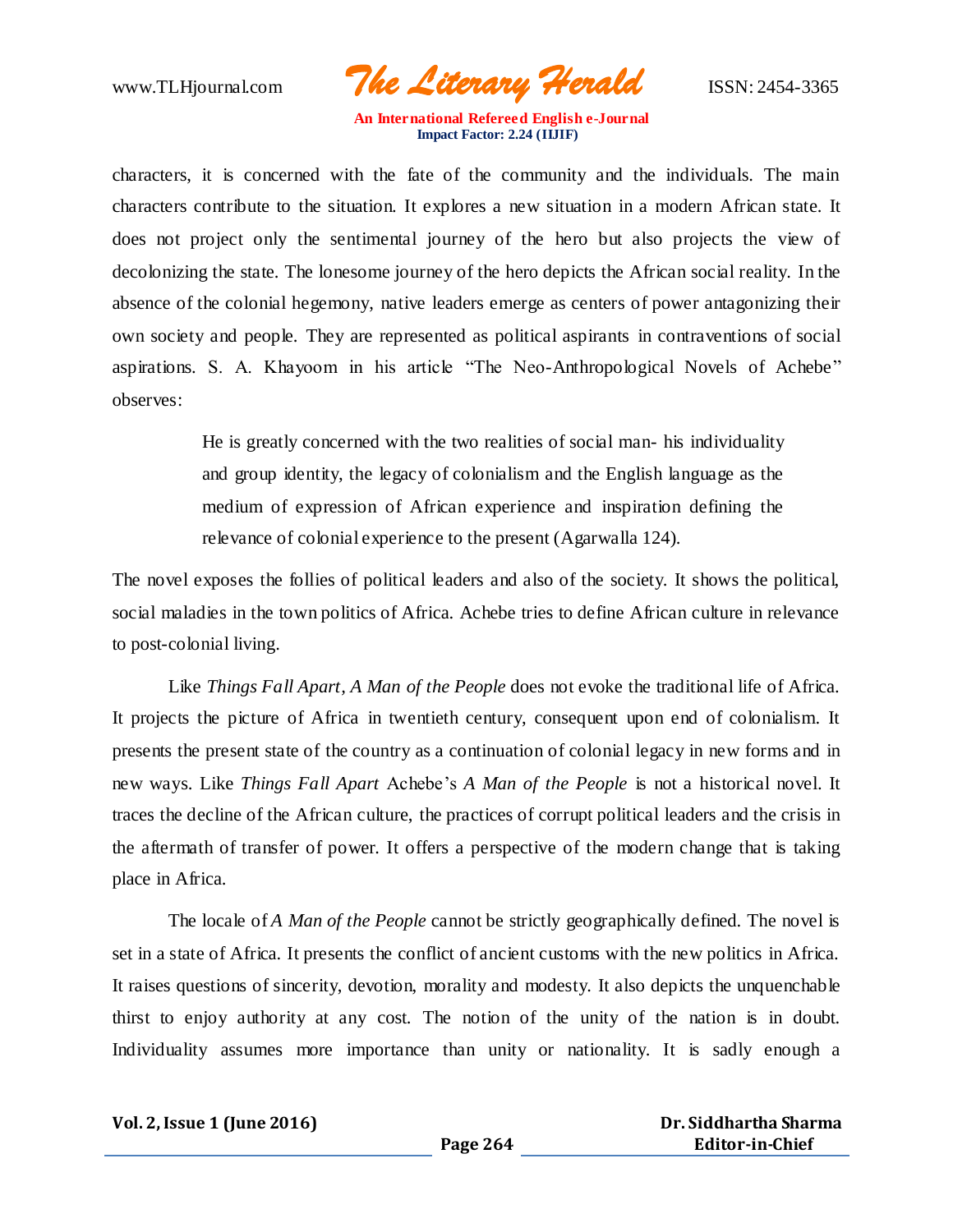www.TLHjournal.com *The Literary Herald*ISSN: 2454-3365

deteriorating picture that emerges after the end of colonialism. It challenges the idea of freedom. It shows the shift in values. It does not mean that natives do not deserve freedom. It also does not state the controversial issue that colonialism is essential to preserve democracy and civilization. Odilli pinpoints the shortcomings and greedy agenda of westerners. Odili argues with Jean:

> Your accusation may be true but you have no right to make it. Leave it to us and don't contaminate our cause by espousing it…. I knew why she took so much delight in driving through our slums. She must have taken hundreds of photographs already to send home to her relations. And, come to think of it, would she-lover of Africa that she was-would she be found near a black man in her own country? (Achebe 55).

The society depicted by Achebe in the novel is modern, far from primitive and governed by social and legal system. The traditional values like unity, kinship, sense of belonging and common affinity have receded into the darkness, leaving the natives in object poverty. Loyalty to self has been dismantled. Needless to say, the loyalty to community has long ago been neglected. S. A. Khayoom in his article observes,

> In the novels of Achebe there is a shift from the communal life to the individual consciousness and back to the ethnic group. The individual is vulnerable in isolation and introspection but is reabsorbed into the mainstream of the community (Agarwall 133).

Achebe has highlighted the setbacks of traditional culture responsible for the social and political evil of the modern African society.

Chief Nanga is an enemy of the people but he is ironically called A Man of the People. Chief Nanga is an example of a corrupt political leader, full of pomposity and inflated ego. He is villainous character. He misguides the native people. He seduces the girlfriend of Odili. He has several wives. He is not a faithful husband, a leader, nor a teacher. He always aspires for higher posts. To achieve it he is ready for every kind of malpractice. In an election he buys votes. He is an expert in party politics. Later he himself becomes a victim of that party politics. He is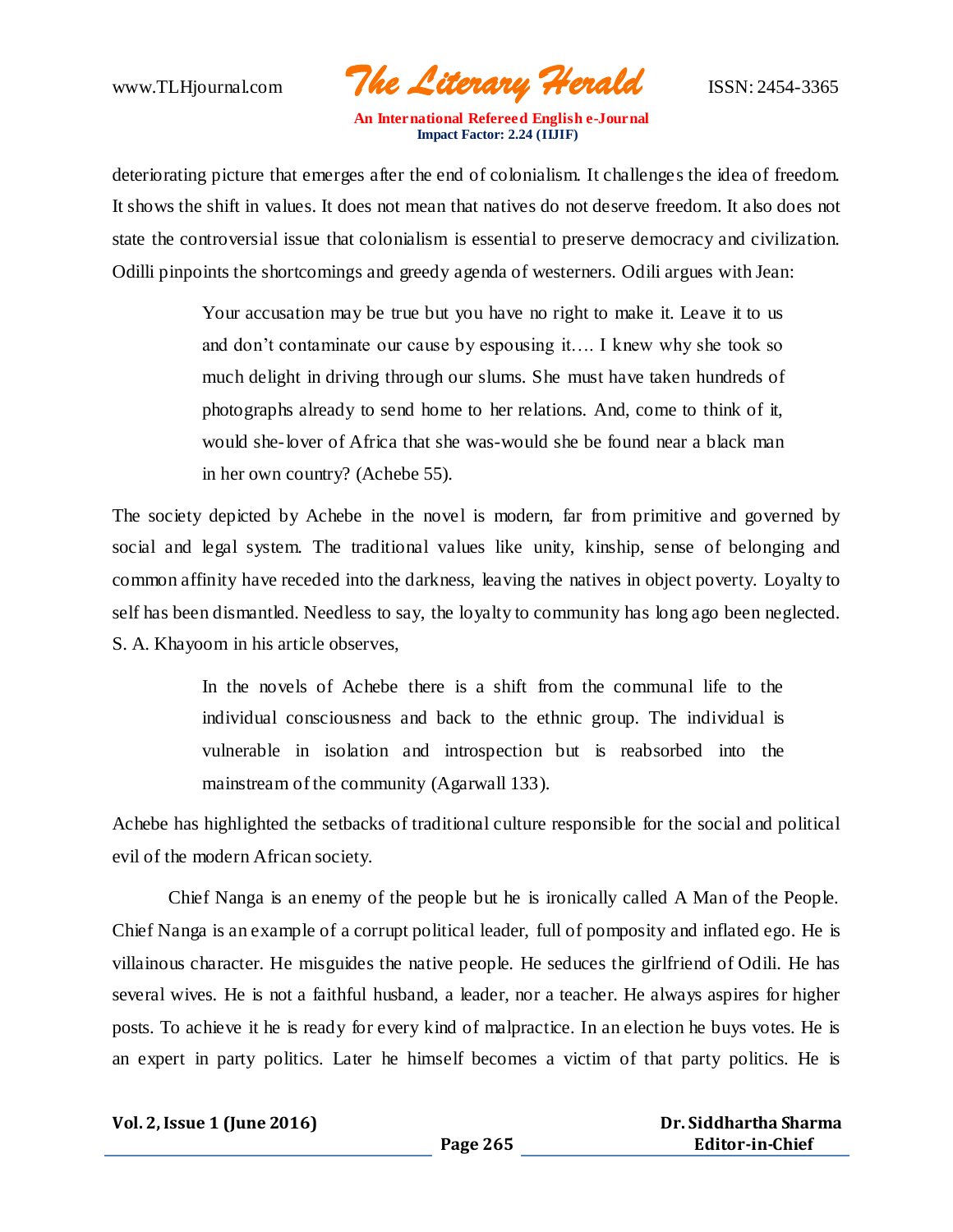www.TLHjournal.com *The Literary Herald*ISSN: 2454-3365

defeated in the election by Odili and his group. A military coup takes place and the army captures power.

The motto of Chief Nanga is 'do the right and shame the devil'. But he acts totally contrary to his beliefs. Odili believes hypocrisy made him a successful politician. He is a kind of person who can mould himself according to the situation for his personal gains. While addressing the public he preferred not to speak to his own kinsmen in English but he speaks in vernacular language. He has learned from his experience that speeches made in vernacular languages are liable to be distorted. But at home he always speaks in English or Pidgin. His children go to expensive private schools run by European ladies and speak impeccable English. In his library there is a set of an American encyclopedia and also books by other European writers. He also discusses with a team of experts advising the government on how to improve his public image in America. As Odili opines, "we have all accepted things from white skins that none of us would have brooked from our own people" (Achebe 44).

Nanga and Odili are representatives of the old and new generations. Chief Nanga misuses democracy for his personal gains but Odili wishes things to be done the right way to advance democracy.

The novel depicts the notion of primitive loyalty. The people do not aspire to choose a good leader to serve the people, but the selection is based on religious or ethnic considerations. In spite of knowing the corruption and immorality of chief Nanga, they support him and elect him as their leader. It creates chaos and ends in a military coup. Good people like Max and Odili fall short of strategies of winning elections. Max is murdered and Odili is beaten till he becomes unconscious. The military coup seems to have the only alternative to corrupt rule and a hope to ensure peace and democracy. As Odili opines

> Here were silly, ignorant villagers dancing themselves lame and waiting to blow off their gunpowder in honour of one of those who had started the country off down the slopes of inflation. I wished for a miracle, for a voice of theunder, to hush this ridiculous festival and tell the poor contemptible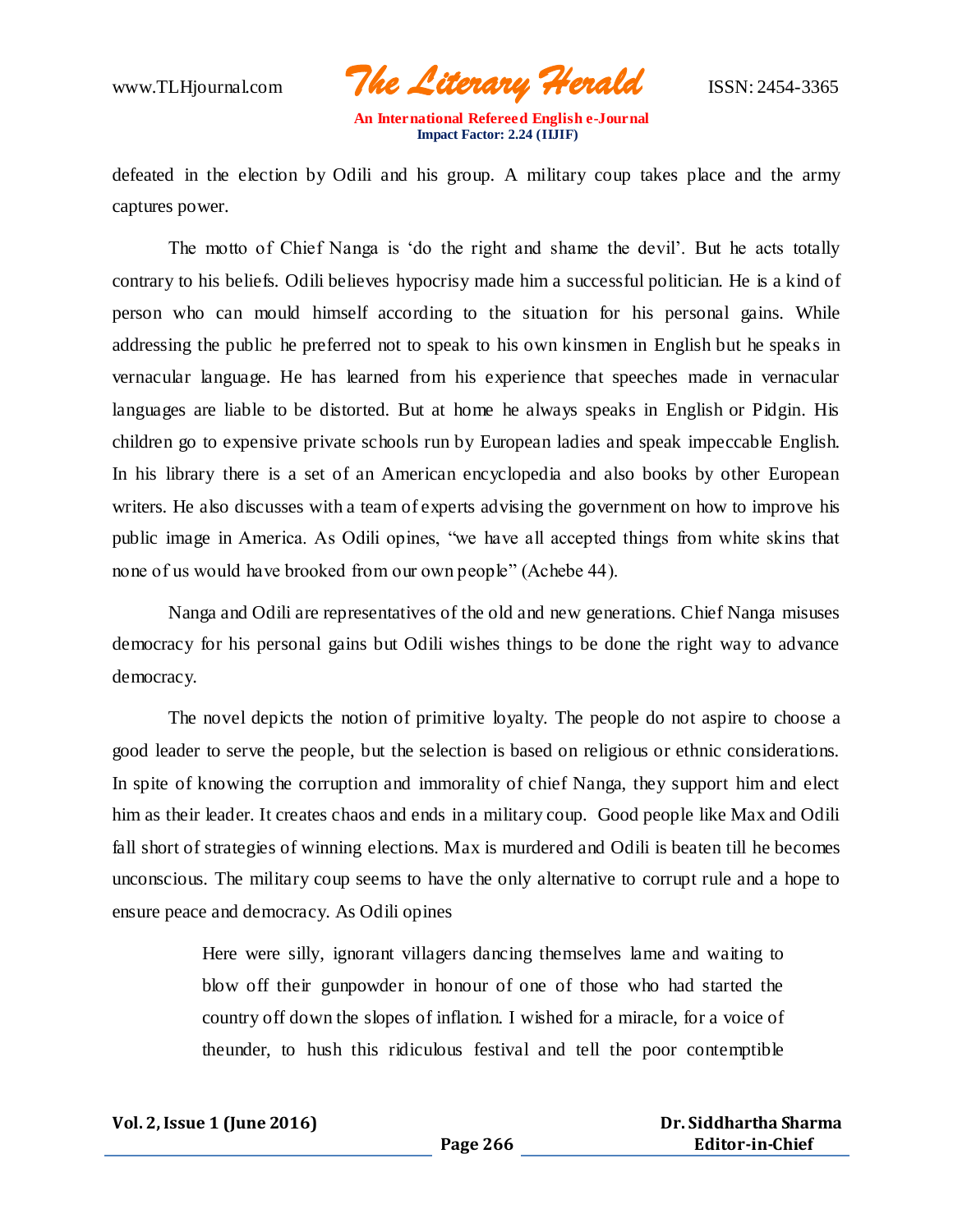www.TLHjournal.com *The Literary Herald*ISSN: 2454-3365

people one or two truths. But of course it would be quite useless. They were not only ignorant but cynical. Tell them that this man had used his position to enrich himself and they would ask you- as my father did- if you thought that a sensible man would spit out the juicy morsel that good fortune placed in his mouth. (Achebe 2-3).

Achebe's characters do not grow in a traditional sense. In the novel the focus is on action of the characters rather than on the growth or development of characters. There is a conflict of tradition and modernity and also of community and the individual. The novel projects the complexities created by colonization and decolonization. Odili is the victim of this change. Achebe highlights threat to identity and the weakening of the cultural roots of Africa both by colonialists and the native neo-colonialists. There is no change in the plight of the countrymen. It is difficult to make the difference between the colonial and postcolonial situation of the country. The political leaders blame the Western influence on one side but on the other side they take support of Europeans.

Odily Samalu narrates the story objectively, adopting an ironic tone, starting from the title itself calling an enemy of the people, A Man of the People. The most eligible and faithful Minister of Finance is proved a corrupt person. He is called a West-influenced intellectual. He is forced to leave his position and is harassed publicly. But the irony is that those who proved him wrong including Chief Nanga enlist the support of Westerners. For instance, Chief Nanga has a major role in blaming the minister of Finance. But he appoints an American consultant to the government.

Chief Nanga is planning to visit the United States. A university in far away America is soon to honour him with a doctorate degree. The hypocrite who always breaks the law becomes the doctor of laws. Odili says "just think of such a cultureless man going abroad and calling himself minister of culture. Ridiculous. This is why the outside world laughs at us" (Achebe 23). But people like Chief Nanga do not care for the outside world. He is concerned with how to retain his hold on his constituency. As minister of culture, Nanga's duty is to safeguard the culture of his country which entitles him to be A Man of the People. He misuses his power. Odili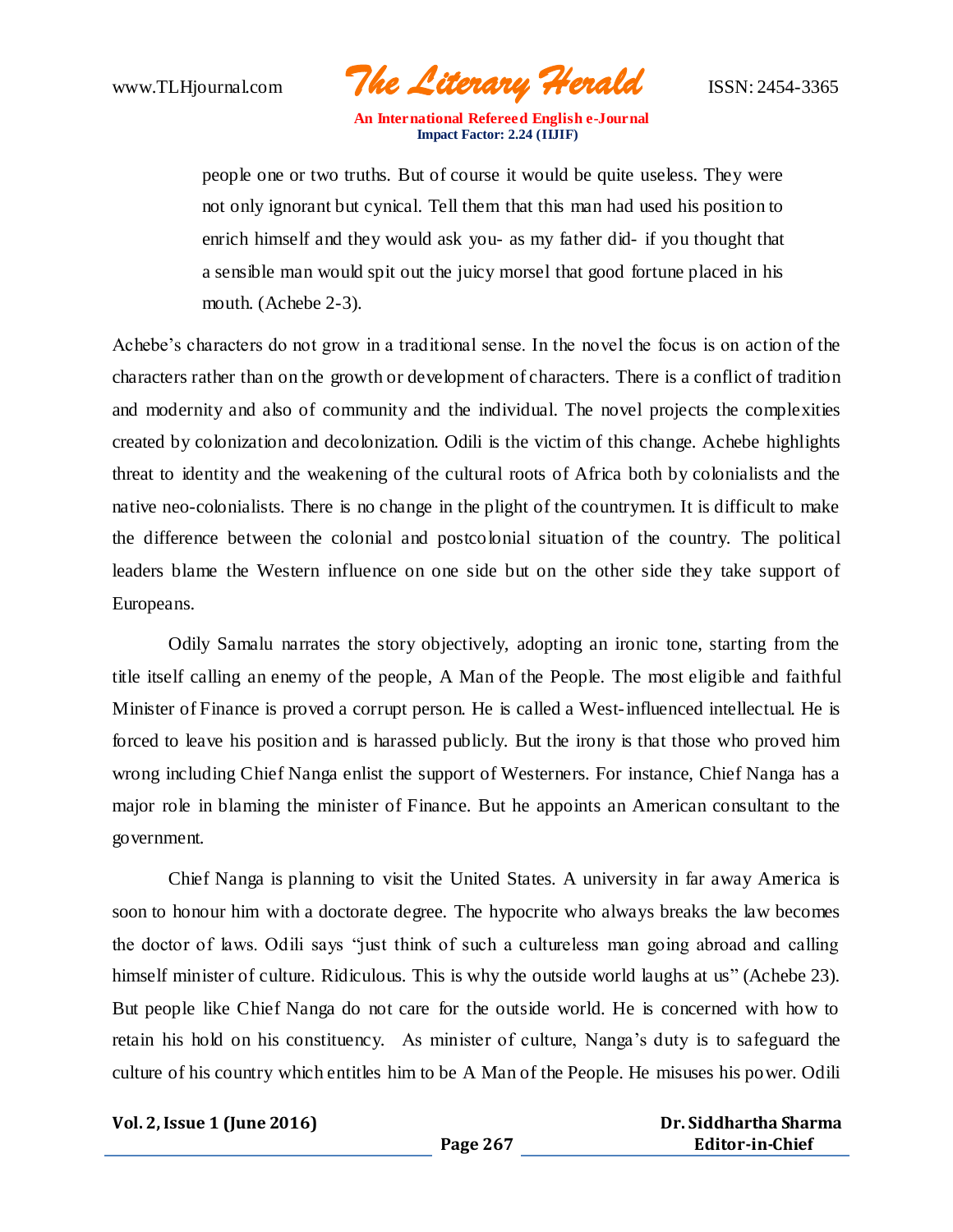www.TLHjournal.com *The Literary Herald*ISSN: 2454-3365

decides to fight Nanga by forming an opposition party braving the offer of bribes and violent threats.

The irony of the novel is that Odili considers himself pure and selfless, but in reality he enjoys the company of chief Nanga and takes his support. He turns against Nanga not because of his corruption or deception but because Nanga seduces his girlfriend.

Knowledge, power and education are used to abuse others. The native product, knowledge and values are undervalued. The irony is that the government runs a gigantic campaign to promote OHMS-Our Home Made Stuff for local consumption but the campaigners themselves favour the use of foreign products.

The issue of fear from 'outsiders' or Western influence is used by the rulers as a ploy to distance themselves from the main problems of the community. The slump in the international coffee market creates a serious financial crisis. The minister of Finance is a first rate economist with a doctorate in public finance. He has presented to the cabinet a complete plan for dealing with the situation. But the Prime Minister is not ready to cut down the price paid to coffee planters at the risk of losing the election. The Minister is sacked from his post on the false charge of his foreign connection. To hide the inefficiencies and weaknesses of others he is charged to be corrupt and dishonest. It is broadcast that "the dismissed ministers were conspirators and traitors who had teamed up with foreign saboteurs to destroy the new nation" (Achebe 4).

The Prime Minister makes a mockery of democracy. He proclaims to the people that the Miscreant Gang has been caught red- handed in their plot to overthrow the government of the people by the people and for the people with the help of enemies from abroad. He made his infamous solemn declaration:

> From today we must watch and guard our hard own freedom jealously. Never again must we entrust our destiny and the destiny of Africa to the hybrid class of western- educated and snobbish intellectuals who will not hesitate to sell their mothers for a mess of pottage…."(Achebe 6).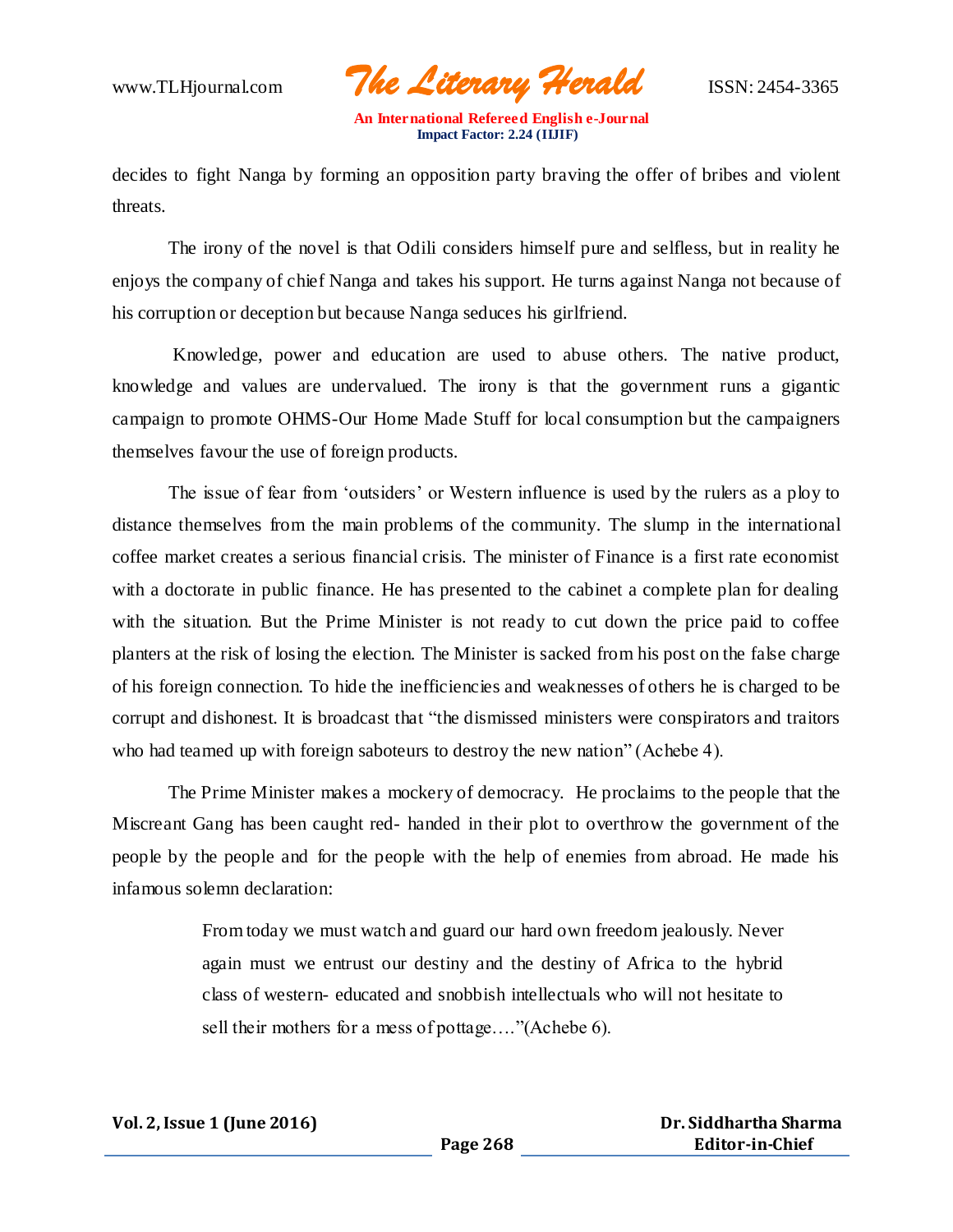www.TLHjournal.com *The Literary Herald*ISSN: 2454-3365

The weapon of emotional blackmailing is always used to divert people's attention from reality. The natives are confused. They fail to recognize the difference between good and bad. As Odili says the citizens are "dead from neck up". They are ruled by the native political leaders after independence from the West.

Thus, the novel is a tragedy of civilization as well as the political freedom of the country. What we have in the novel is the political, social, moral plight of the country after independence. It makes us compare the colonial and post-colonial situations. It strengthens the idea that one form of Western political imperialism has ended paving the way for a new form of native imperialism. To conclude, in the words of Odili, the trouble with the new nation is:

> A man who has just come in from the rain and dried his body and put on dry clothes is more reluctant to go out again than another who has been indoors all the time. The trouble with our new nation-as I saw it then lying on that bed-was that none of us had been indoors long enough to be able to say "To hell with it". We had all been in the rain together until yesterday. Then a handful of us- the smart and the lucky and hardly ever the best-had scrambled for the one shelter our former ruler left, and had taken it over and barricaded themselves in. And from within they sought to persuade the rest through numerous loudspeakers, that the first phase of the struggle had been won and that the next phase- the extension of our house-was even more important and called for new and original tactics; it required that all argument should cease and the whole people speak with one voice and that any more dissent and argument outside the door of the shelter would subvert and bring down the whole house (Achebe 37).

#### **References**

Achebe, Chinua. *A Man of the People*. New York: Anchor Books Editions, 1967.